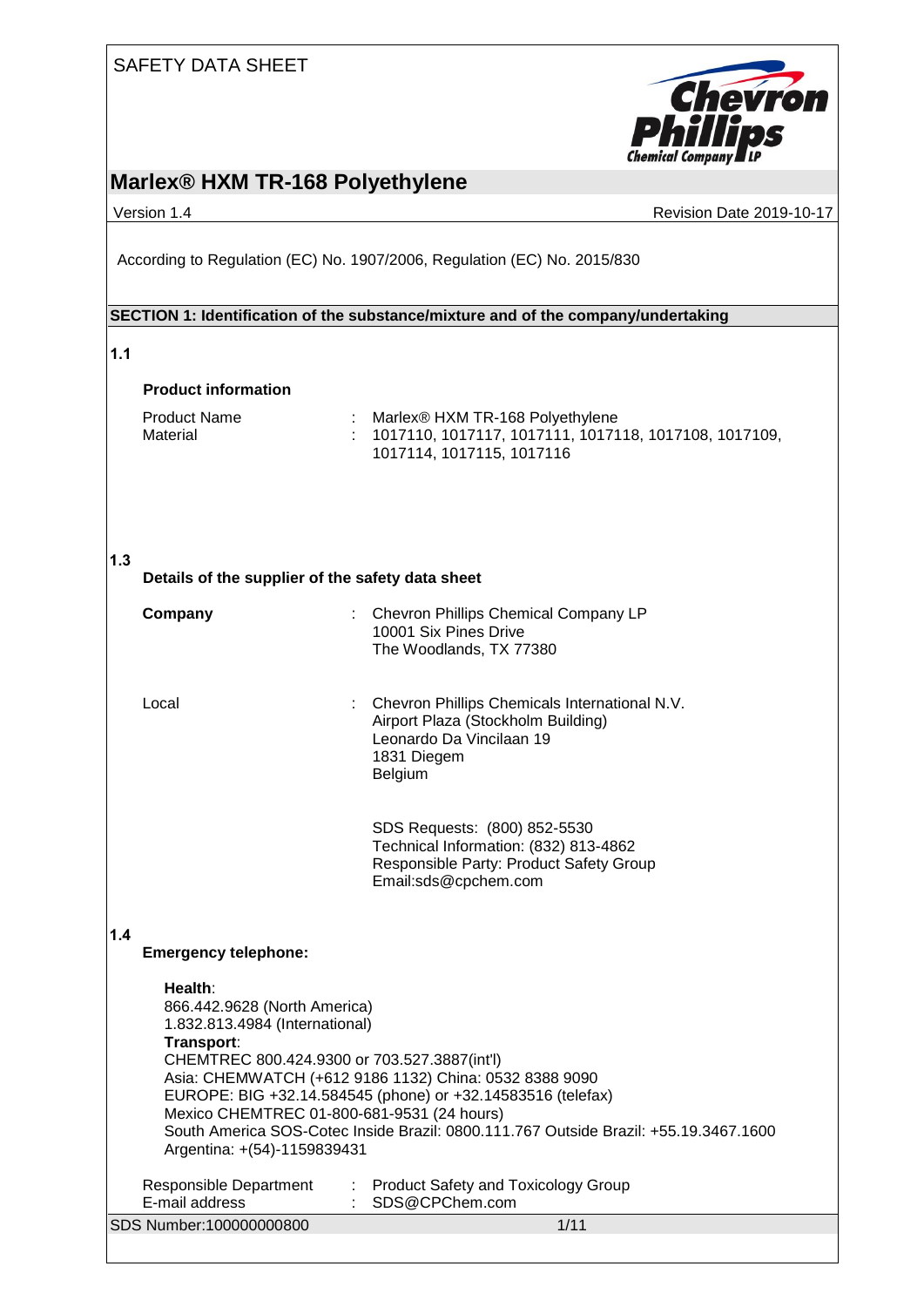## **Marlex® HXM TR-168 Polyethylene**

Version 1.4 **New Search 2019-10-17** Revision Date 2019-10-17

Website : www.CPChem.com

MEDICAL APPLICATION CAUTION: Do not use this material in medical applications involving permanent implantation in the human body or permanent contact with internal body fluids or tissues fluids or tissues.

Do not use this material in medical applications involving brief or temporary implantation in the human body or contact with internal body fluids or tissues unless the material has been provided directly from Chevron Phillips Chemical Company LP or its legal affiliates under an agreement which expressly acknowledges the contemplated use.

Chevron Phillips Chemical Company LP and its legal affiliates makes no representation, promise, express warranty or implied warranty concerning the suitability of this material for use in implantation in the human body or in contact with internal body fluids or tissues.

### **SECTION 2: Hazards identification**

### **2.1**

### **Classification of the substance or mixture REGULATION (EC) No 1272/2008**

Not a hazardous substance or mixture according to Regulation (EC) No 1272/2008.

### **2.2**

### **Labeling (REGULATION (EC) No 1272/2008)**

Not a hazardous substance or mixture according to Regulation (EC) No 1272/2008.

### **SECTION 3: Composition/information on ingredients**

# **3.1 - 3.2**

# **Substance or Mixture**

### **Hazardous ingredients**

| Chemical name                                         | CAS-No.<br>EC-No.<br>Index No. | <b>Classification</b><br>(REGULATION (EC) No<br>1272/2008) | Concentration<br>$[wt\%]$ |  |  |
|-------------------------------------------------------|--------------------------------|------------------------------------------------------------|---------------------------|--|--|
| Polyethylene Hexene<br>Copolymer                      | 25213-02-9                     |                                                            | $99 - 100$                |  |  |
| Contains no hazardous ingredients according to GHS. : |                                |                                                            |                           |  |  |

### **SECTION 4: First aid measures**

### **4.1**

### **Description of first-aid measures**

| If inhaled              | Move to fresh air in case of accidental inhalation of dust or<br>fumes from overheating or combustion. If symptoms persist,<br>call a physician.                                                           |
|-------------------------|------------------------------------------------------------------------------------------------------------------------------------------------------------------------------------------------------------|
| In case of skin contact | : If the molten material gets on skin, quickly cool in water. Seek<br>immediate medical attention. Do not try to peel the solidified<br>material from the skin or use solvents or thinners to dissolve it. |
| SDS Number:100000000800 | 2/11                                                                                                                                                                                                       |
|                         |                                                                                                                                                                                                            |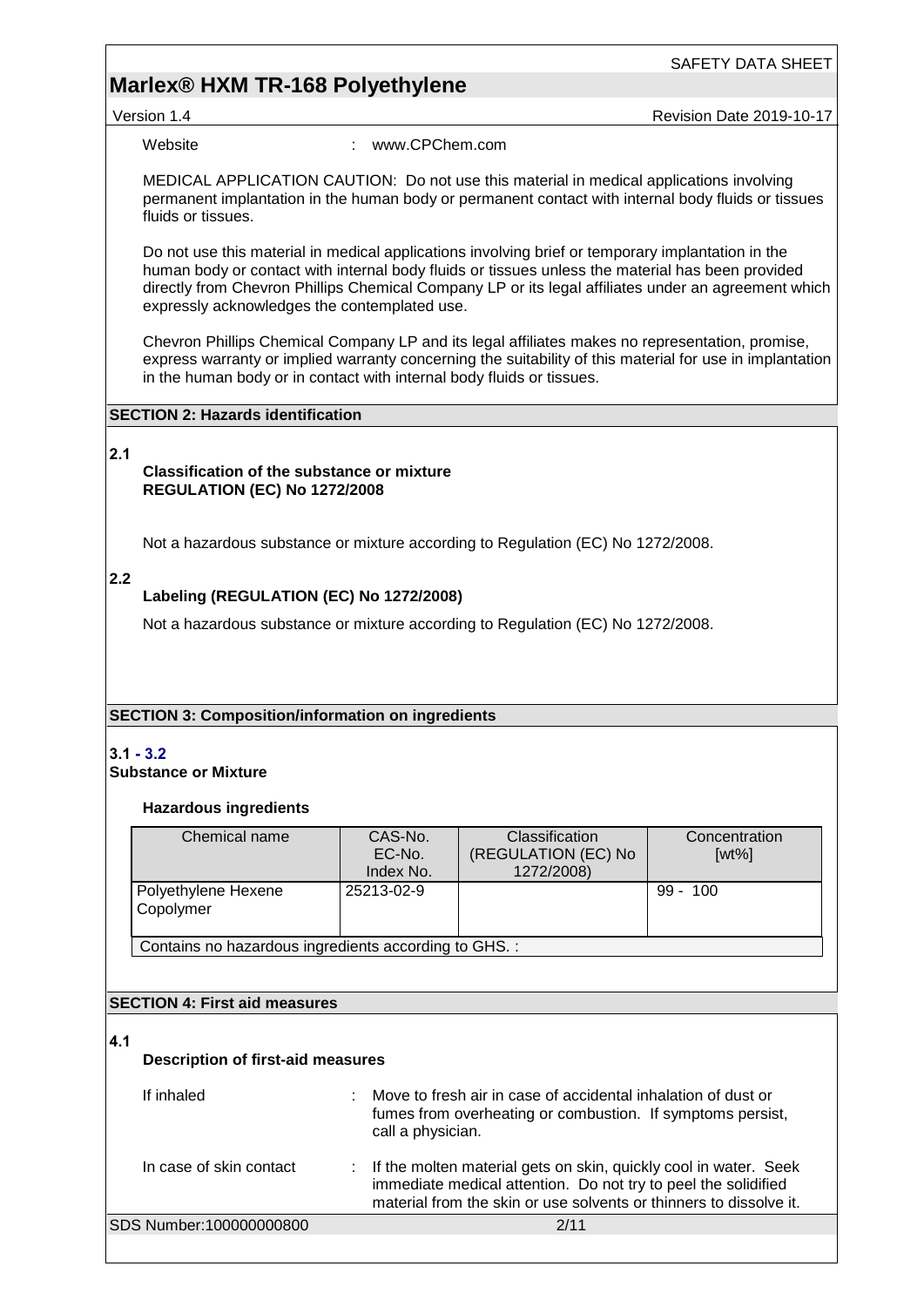|     | Marlex <sup>®</sup> HXM TR-168 Polyethylene                                                       |        | <b>SAFETY DATA SHEET</b>                                                                                                                                                                                                                                                                                                                                                                                                                                                                 |  |
|-----|---------------------------------------------------------------------------------------------------|--------|------------------------------------------------------------------------------------------------------------------------------------------------------------------------------------------------------------------------------------------------------------------------------------------------------------------------------------------------------------------------------------------------------------------------------------------------------------------------------------------|--|
|     | Version 1.4                                                                                       |        | Revision Date 2019-10-17                                                                                                                                                                                                                                                                                                                                                                                                                                                                 |  |
|     |                                                                                                   |        |                                                                                                                                                                                                                                                                                                                                                                                                                                                                                          |  |
|     | In case of eye contact                                                                            |        | : In the case of contact with eyes, rinse immediately with plenty<br>of water and seek medical advice.                                                                                                                                                                                                                                                                                                                                                                                   |  |
|     | If swallowed                                                                                      |        | Do not induce vomiting without medical advice.                                                                                                                                                                                                                                                                                                                                                                                                                                           |  |
|     | <b>SECTION 5: Firefighting measures</b>                                                           |        |                                                                                                                                                                                                                                                                                                                                                                                                                                                                                          |  |
|     | Flash point                                                                                       |        | No data available                                                                                                                                                                                                                                                                                                                                                                                                                                                                        |  |
|     | Autoignition temperature                                                                          | t.     | No data available                                                                                                                                                                                                                                                                                                                                                                                                                                                                        |  |
| 5.1 | <b>Extinguishing media</b>                                                                        |        |                                                                                                                                                                                                                                                                                                                                                                                                                                                                                          |  |
|     | Suitable extinguishing<br>media                                                                   |        | Water. Water mist. Dry chemical. Carbon dioxide (CO2).<br>Foam. If possible, water should be applied as a spray from a<br>fogging nozzle since this is a surface burning material. The<br>application of high velocity water will spread the burning<br>surface layer. Avoid the use of straight streams that may<br>create a dust cloud and the risk of a dust explosion. Use<br>extinguishing measures that are appropriate to local<br>circumstances and the surrounding environment. |  |
| 5.2 | Special hazards arising from the substance or mixture<br>Specific hazards during fire<br>fighting | $\sim$ | Risks of ignition followed by flame propagation or secondary<br>explosions can be caused by the accumulation of dust, e.g. on<br>floors and ledges.                                                                                                                                                                                                                                                                                                                                      |  |
| 5.3 | <b>Advice for firefighters</b><br>Special protective<br>equipment for fire-fighters               |        | Use personal protective equipment. Wear self-contained<br>breathing apparatus for firefighting if necessary.                                                                                                                                                                                                                                                                                                                                                                             |  |
|     | Further information                                                                               |        | This material will burn although it is not easily ignited.                                                                                                                                                                                                                                                                                                                                                                                                                               |  |
|     | Fire and explosion<br>protection                                                                  |        | Treat as a solid that can burn. Avoid generating dust; fine dust<br>dispersed in air in sufficient concentrations, and in the<br>presence of an ignition source is a potential dust explosion<br>hazard.                                                                                                                                                                                                                                                                                 |  |
|     | Hazardous decomposition<br>products                                                               |        | Normal combustion forms carbon dioxide, water vapor and may<br>produce carbon monoxide, other hydrocarbons and<br>hydrocarbon oxidation products (ketones, aldehydes, organic<br>acids) depending on temperature and air availability.<br>Incomplete combustion can also produce formaldehyde.                                                                                                                                                                                           |  |
|     | <b>SECTION 6: Accidental release measures</b>                                                     |        |                                                                                                                                                                                                                                                                                                                                                                                                                                                                                          |  |
| 6.1 |                                                                                                   |        | Personal precautions, protective equipment and emergency procedures                                                                                                                                                                                                                                                                                                                                                                                                                      |  |
|     | Personal precautions                                                                              |        | : Sweep up to prevent slipping hazard. Avoid breathing dust.<br>Avoid dust formation.                                                                                                                                                                                                                                                                                                                                                                                                    |  |
| 6.2 | <b>Environmental precautions</b>                                                                  |        |                                                                                                                                                                                                                                                                                                                                                                                                                                                                                          |  |
|     | SDS Number:100000000800                                                                           |        | 3/11                                                                                                                                                                                                                                                                                                                                                                                                                                                                                     |  |

 $\Gamma$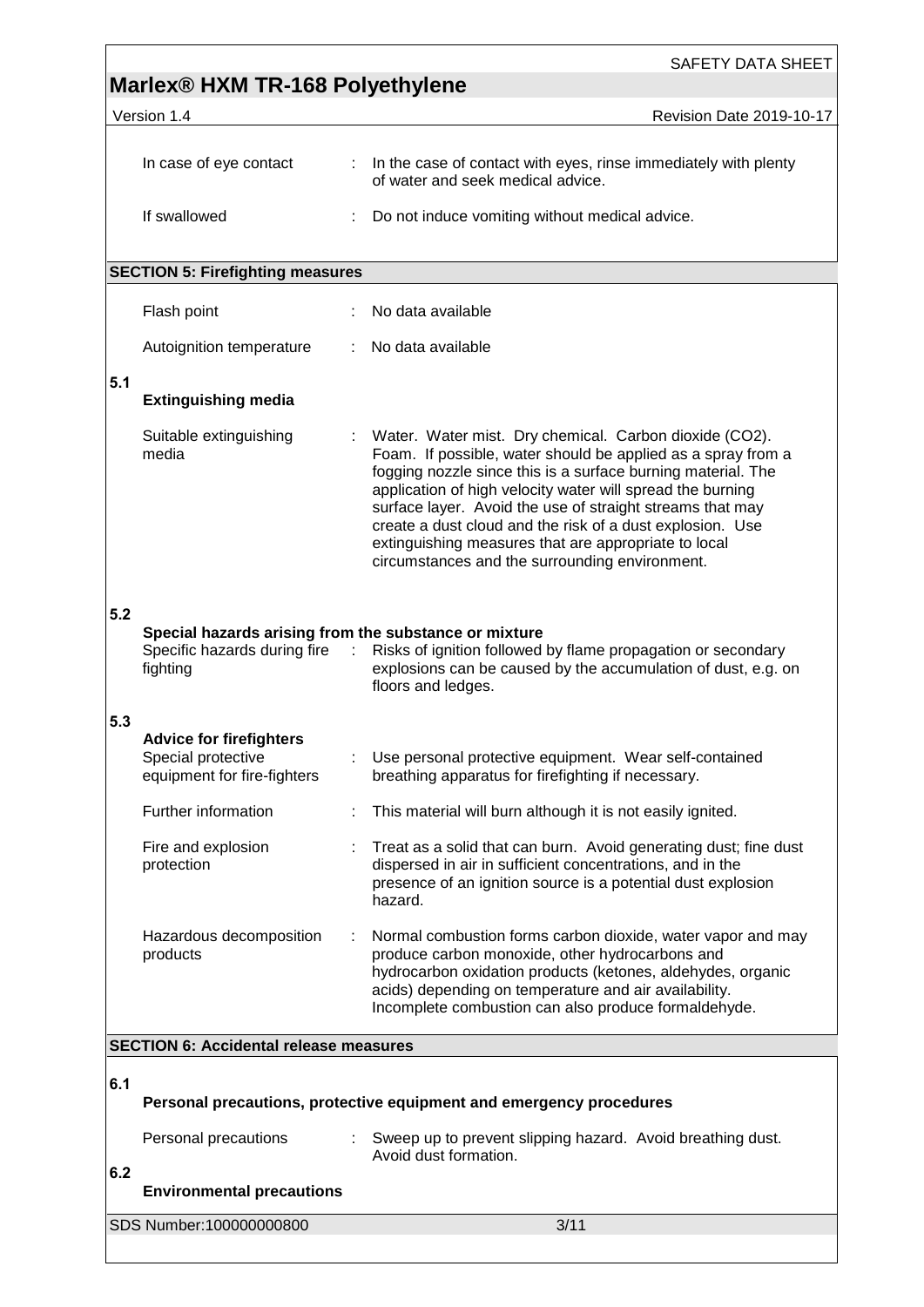# **Marlex® HXM TR-168 Polyethylene**

Version 1.4 Revision Date 2019-10-17

|     | Environmental precautions<br>÷                                                   | Do not contaminate surface water. Prevent product from<br>entering drains.                                                                                                                                                                                                     |
|-----|----------------------------------------------------------------------------------|--------------------------------------------------------------------------------------------------------------------------------------------------------------------------------------------------------------------------------------------------------------------------------|
| 6.3 | Methods and materials for containment and cleaning up<br>Methods for cleaning up | : Clean up promptly by sweeping or vacuum.                                                                                                                                                                                                                                     |
|     | Additional advice                                                                | Dust deposits should not be allowed to accumulate on<br>surfaces, as these may form an explosive mixture if they are<br>released into the atmosphere in sufficient concentration. Avoid<br>dispersal of dust in the air (i.e., clearing dust surfaces with<br>compressed air). |
| 6.4 | Reference to other sections                                                      |                                                                                                                                                                                                                                                                                |
|     | <b>SECTION 7: Handling and storage</b>                                           |                                                                                                                                                                                                                                                                                |
| 7.1 | <b>Precautions for safe handling</b><br><b>Handling</b>                          |                                                                                                                                                                                                                                                                                |
|     | Advice on safe handling                                                          | Use good housekeeping for safe handling of the product.<br>Keep out of water sources and sewers.                                                                                                                                                                               |

## **7.1**

|     | Precautions for safe handling<br><b>Handling</b>   |                                                                                                                                                                                                                                                                                                                                                                                                                                                                                                                                                                                                                                                                                                                                                  |
|-----|----------------------------------------------------|--------------------------------------------------------------------------------------------------------------------------------------------------------------------------------------------------------------------------------------------------------------------------------------------------------------------------------------------------------------------------------------------------------------------------------------------------------------------------------------------------------------------------------------------------------------------------------------------------------------------------------------------------------------------------------------------------------------------------------------------------|
|     | Advice on safe handling                            | Use good housekeeping for safe handling of the product.<br>Keep out of water sources and sewers.                                                                                                                                                                                                                                                                                                                                                                                                                                                                                                                                                                                                                                                 |
|     |                                                    | Spilled pellets and powders may create a slipping hazard.                                                                                                                                                                                                                                                                                                                                                                                                                                                                                                                                                                                                                                                                                        |
|     |                                                    | Electrostatic charge may accumulate and create a hazardous<br>condition when handling this material. To minimize this hazard,<br>bonding and grounding may be necessary, but may not by<br>themselves be sufficient. At elevated temperatures (>350°F,<br>>177°C), polyethylene can release vapors and gases, which<br>are irritating to the mucous membranes of the eyes, mouth,<br>throat, and lungs. These substances may include<br>acetaldehyde, acetone, acetic acid, formic acid, formaldehyde<br>and acrolein. Based on animal data and limited<br>epidemiological evidence, formaldehyde has been listed as a<br>carcinogen. Following all recommendations within this SDS<br>should minimize exposure to thermal processing emissions. |
|     | Advice on protection<br>against fire and explosion | Treat as a solid that can burn. Avoid generating dust; fine dust<br>dispersed in air in sufficient concentrations, and in the<br>presence of an ignition source is a potential dust explosion<br>hazard.                                                                                                                                                                                                                                                                                                                                                                                                                                                                                                                                         |
| 7.2 |                                                    | Conditions for safe storage, including any incompatibilities                                                                                                                                                                                                                                                                                                                                                                                                                                                                                                                                                                                                                                                                                     |
|     |                                                    |                                                                                                                                                                                                                                                                                                                                                                                                                                                                                                                                                                                                                                                                                                                                                  |
|     | <b>Storage</b>                                     |                                                                                                                                                                                                                                                                                                                                                                                                                                                                                                                                                                                                                                                                                                                                                  |
|     | Requirements for storage<br>areas and containers   | Keep in a dry place. Keep in a well-ventilated place.                                                                                                                                                                                                                                                                                                                                                                                                                                                                                                                                                                                                                                                                                            |
|     | Advice on common storage                           | Do not store together with oxidizing and self-igniting products.                                                                                                                                                                                                                                                                                                                                                                                                                                                                                                                                                                                                                                                                                 |
|     |                                                    |                                                                                                                                                                                                                                                                                                                                                                                                                                                                                                                                                                                                                                                                                                                                                  |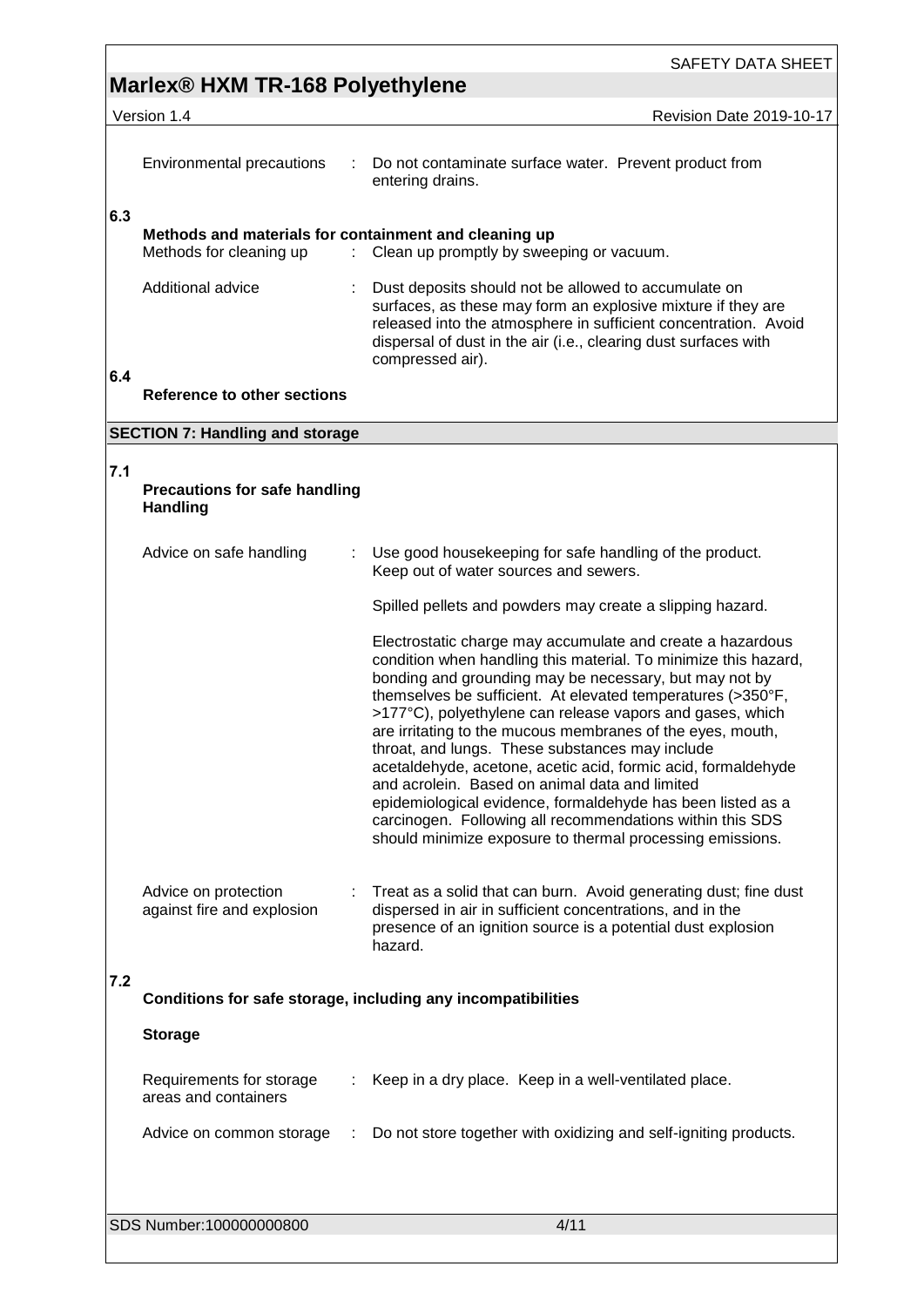## **Marlex® HXM TR-168 Polyethylene**

Version 1.4 **New Search 2019-10-17** Revision Date 2019-10-17

SAFETY DATA SHEET

### **SECTION 8: Exposure controls/personal protection**

### **8.2**

### **Exposure controls Engineering measures**

Consider the potential hazards of this material (see Section 2), applicable exposure limits, job activities, and other substances in the work place when designing engineering controls and selecting personal protective equipment. If engineering controls or work practices are not adequate to prevent exposure to harmful levels of this material, the personal protective equipment listed below is recommended. The user should read and understand all instructions and limitations supplied with the equipment since protection is usually provided for a limited time or under certain circumstances.

### **Personal protective equipment**

| Respiratory protection   | No respiratory protection is normally required. If heated<br>material generates vapor or fumes that are not adequately<br>controlled by ventilation, wear an appropriate respirator. Use<br>the following elements for air-purifying respirators: Organic<br>Vapor and Formaldehyde. Use a positive pressure, air-<br>supplying respirator if there is potential for uncontrolled<br>release, exposure levels are not known, or other circumstances<br>where air-purifying respirators may not provide adequate<br>protection. Dust safety masks are recommended when the<br>dust concentration is excessive. |
|--------------------------|---------------------------------------------------------------------------------------------------------------------------------------------------------------------------------------------------------------------------------------------------------------------------------------------------------------------------------------------------------------------------------------------------------------------------------------------------------------------------------------------------------------------------------------------------------------------------------------------------------------|
| Eye protection           | Use of safety glasses with side shields for solid handling is<br>good industrial practice. If this material is heated, wear<br>chemical goggles or safety glasses with side shields or a face<br>shield. If there is potential for dust, use chemical goggles.                                                                                                                                                                                                                                                                                                                                                |
| Skin and body protection | At ambient temperatures use of clean and protective clothing is<br>good industrial practice. If the material is heated or molten,<br>wear thermally insulated, heat-resistant gloves that are able to<br>withstand the temperature of the molten product. If this<br>material is heated, wear insulated clothing to prevent skin<br>contact if engineering controls or work practices are not<br>adequate.                                                                                                                                                                                                    |

### **SECTION 9: Physical and chemical properties**

### **9.1**

**Information on basic physical and chemical properties**

### **Appearance**

| Form<br>Physical state<br>Color<br>Odor<br><b>Odor Threshold</b> | $:$ Pellets<br>: Solid<br>Opaque<br>Mild to no odor<br>: No data available |
|------------------------------------------------------------------|----------------------------------------------------------------------------|
| Safety data<br>Flash point                                       | : No data available                                                        |
| Lower explosion limit                                            | Not applicable                                                             |

| SDS Number:100000000800 |  |
|-------------------------|--|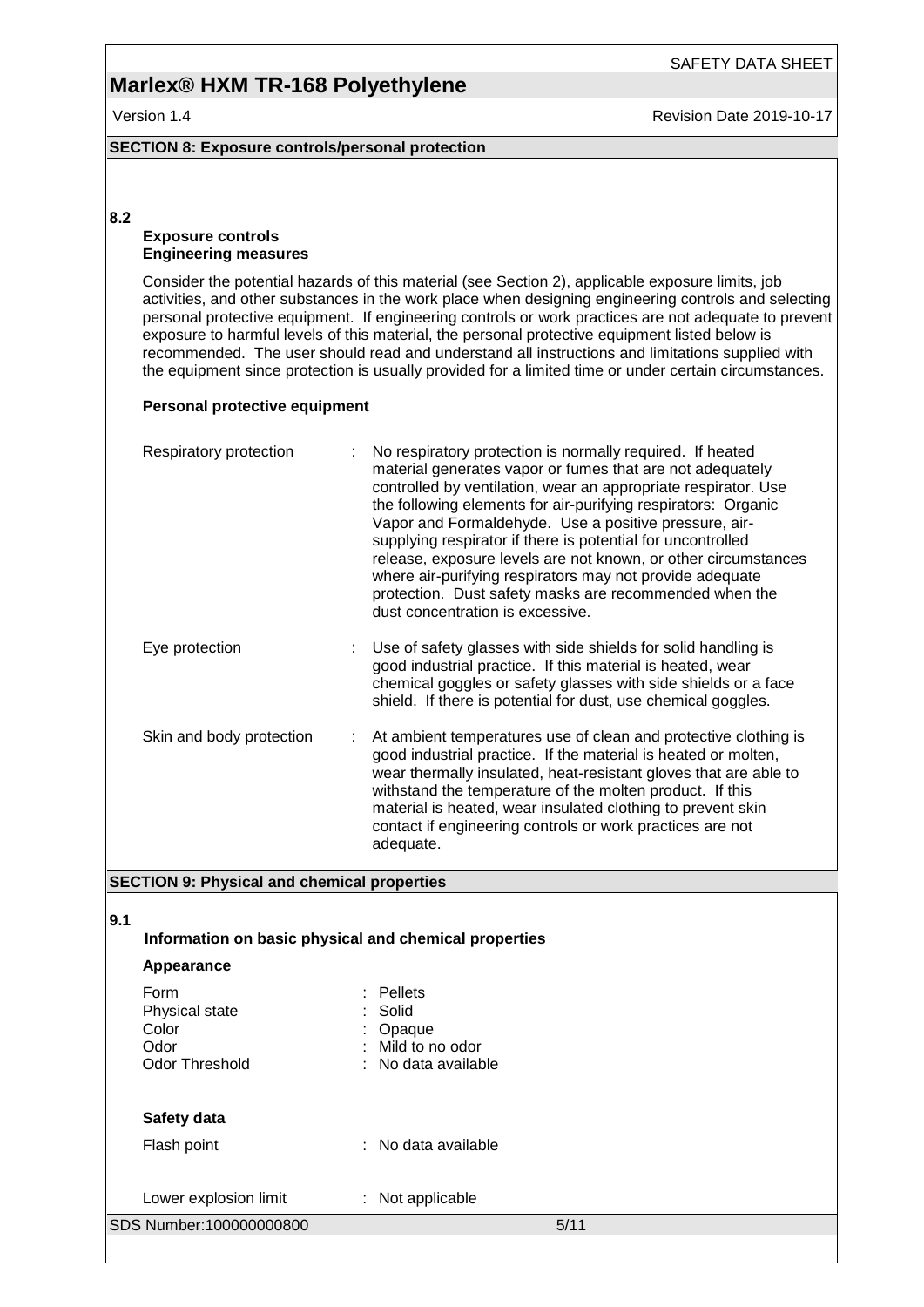# **Marlex® HXM TR-168 Polyethylene**

| Version 1.4                                 | Revision Date 2019-10-17                                                                                                                                                                                      |
|---------------------------------------------|---------------------------------------------------------------------------------------------------------------------------------------------------------------------------------------------------------------|
| Upper explosion limit                       |                                                                                                                                                                                                               |
|                                             | : Not applicable                                                                                                                                                                                              |
| Autoignition temperature                    | : No data available                                                                                                                                                                                           |
| Thermal decomposition                       | : Low molecular weight hydrocarbons, alcohols, aldehydes,<br>acids and ketones can be formed during thermal processing.                                                                                       |
| pH                                          | Not applicable                                                                                                                                                                                                |
| Melting point/range                         | : 90 - 140 °C (194 - 284 °F)                                                                                                                                                                                  |
| Freezing point                              | Not applicable                                                                                                                                                                                                |
| Initial boiling point and boiling<br>range  | : Not applicable                                                                                                                                                                                              |
| Vapor pressure                              | : Not applicable                                                                                                                                                                                              |
| Relative density                            | : Not applicable                                                                                                                                                                                              |
| Density                                     | $: 0,91 - 0,97$ g/cm3<br>Please refer to the Technical Data Sheet (TDS) for more<br>detailed information relating to the nominal physical<br>properties, including density, of this polyethylene resin grade. |
| Water solubility                            | : Negligible                                                                                                                                                                                                  |
| Partition coefficient: n-<br>octanol/water  | : No data available                                                                                                                                                                                           |
| Solubility in other solvents                | : No data available                                                                                                                                                                                           |
| Viscosity, dynamic                          | : Not applicable                                                                                                                                                                                              |
| Viscosity, kinematic                        | Not applicable                                                                                                                                                                                                |
| Relative vapor density                      | : Not applicable                                                                                                                                                                                              |
| Evaporation rate                            | : Not applicable                                                                                                                                                                                              |
| <b>SECTION 10: Stability and reactivity</b> |                                                                                                                                                                                                               |
| 10.1                                        |                                                                                                                                                                                                               |
| <b>Reactivity</b>                           | This material is considered non-reactive under normal                                                                                                                                                         |

temperature and pressure.

**10.2** 

SDS Number:100000000800 6/11

ambient and anticipated storage and handling conditions of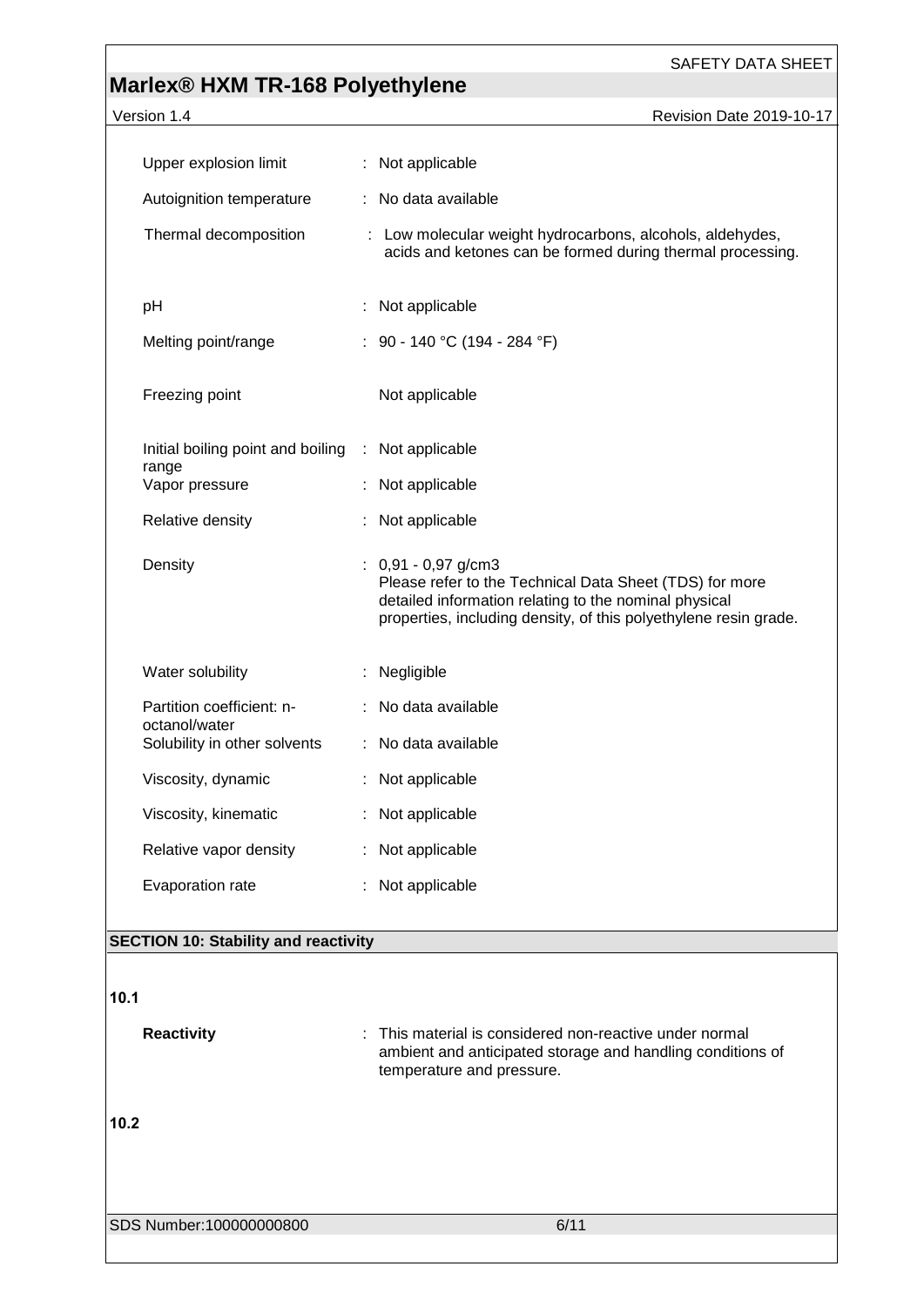| SAFETY DATA SHEET |  |
|-------------------|--|
|-------------------|--|

# **Marlex® HXM TR-168 Polyethylene**

|                                              | Version 1.4                                                                                                     | <b>Revision Date 2019-10-17</b>                                                                                                                                                                                                                                                                  |  |  |  |  |  |
|----------------------------------------------|-----------------------------------------------------------------------------------------------------------------|--------------------------------------------------------------------------------------------------------------------------------------------------------------------------------------------------------------------------------------------------------------------------------------------------|--|--|--|--|--|
|                                              | <b>Chemical stability</b>                                                                                       | : This material is considered stable under normal ambient and<br>anticipated storage and handling conditions of temperature<br>and pressure.                                                                                                                                                     |  |  |  |  |  |
| 10.3                                         |                                                                                                                 |                                                                                                                                                                                                                                                                                                  |  |  |  |  |  |
|                                              | Possibility of hazardous reactions                                                                              |                                                                                                                                                                                                                                                                                                  |  |  |  |  |  |
| 10.4                                         |                                                                                                                 |                                                                                                                                                                                                                                                                                                  |  |  |  |  |  |
|                                              | <b>Conditions to avoid</b>                                                                                      | : Avoid prolonged storage at elevated temperature.                                                                                                                                                                                                                                               |  |  |  |  |  |
| 10.5                                         | <b>Materials to avoid</b>                                                                                       | : Avoid contact with strong oxidizing agents.                                                                                                                                                                                                                                                    |  |  |  |  |  |
|                                              |                                                                                                                 |                                                                                                                                                                                                                                                                                                  |  |  |  |  |  |
|                                              | <b>Thermal decomposition</b>                                                                                    | : Low molecular weight hydrocarbons, alcohols, aldehydes,<br>acids and ketones can be formed during thermal processing.                                                                                                                                                                          |  |  |  |  |  |
| 10.6                                         | <b>Hazardous decomposition</b><br>products                                                                      | : Normal combustion forms carbon dioxide, water vapor and<br>may produce carbon monoxide, other hydrocarbons and<br>hydrocarbon oxidation products (ketones, aldehydes, organic<br>acids) depending on temperature and air availability.<br>Incomplete combustion can also produce formaldehyde. |  |  |  |  |  |
|                                              | Other data                                                                                                      | No decomposition if stored and applied as directed.                                                                                                                                                                                                                                              |  |  |  |  |  |
|                                              | <b>SECTION 11: Toxicological information</b>                                                                    |                                                                                                                                                                                                                                                                                                  |  |  |  |  |  |
| 11.1<br>Information on toxicological effects |                                                                                                                 |                                                                                                                                                                                                                                                                                                  |  |  |  |  |  |
|                                              | <b>Acute oral toxicity</b>                                                                                      | Marlex® HXM TR-168 Polyethylene<br><b>Presumed Not Toxic</b>                                                                                                                                                                                                                                     |  |  |  |  |  |
|                                              |                                                                                                                 | Marlex® HXM TR-168 Polyethylene<br><b>Acute inhalation toxicity Fig. 2.1 Presumed Not Toxic</b>                                                                                                                                                                                                  |  |  |  |  |  |
|                                              | Marlex® HXM TR-168 Polyethylene<br><b>Acute dermal toxicity Fig. 2.1 Fresumed Not Toxic</b>                     |                                                                                                                                                                                                                                                                                                  |  |  |  |  |  |
|                                              | Marlex® HXM TR-168 Polyethylene<br><b>Skin irritation</b><br>: No skin irritation                               |                                                                                                                                                                                                                                                                                                  |  |  |  |  |  |
|                                              | Marlex® HXM TR-168 Polyethylene<br><b>Eye irritation</b><br>: No eye irritation                                 |                                                                                                                                                                                                                                                                                                  |  |  |  |  |  |
|                                              | Marlex® HXM TR-168 Polyethylene<br><b>Sensitization</b><br>: Did not cause sensitization on laboratory animals. |                                                                                                                                                                                                                                                                                                  |  |  |  |  |  |
|                                              | Marlex® HXM TR-168 Polyethylene                                                                                 |                                                                                                                                                                                                                                                                                                  |  |  |  |  |  |
|                                              | <b>Further information</b>                                                                                      | : This product contains POLYMERIZED OLEFINS. During<br>thermal processing (>350°F, >177°C) polyolefins can release<br>vapors and gases (aldehydes, ketones and organic acids)                                                                                                                    |  |  |  |  |  |
|                                              | SDS Number:100000000800                                                                                         | 7/11                                                                                                                                                                                                                                                                                             |  |  |  |  |  |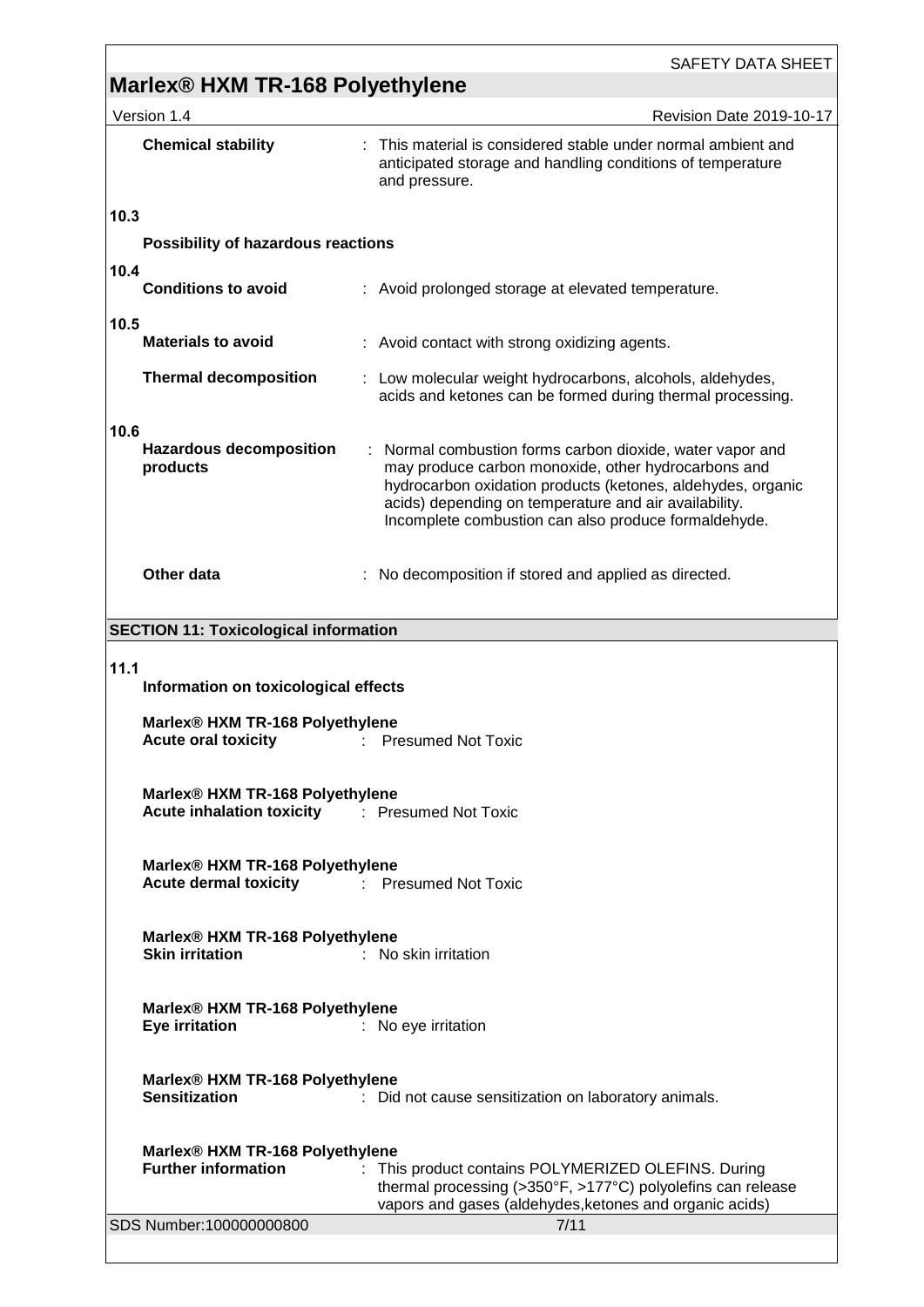## **Marlex® HXM TR-168 Polyethylene**

Version 1.4 Revision Date 2019-10-17 SDS Number:100000000800 8/11 which are irritating to the mucous membranes of the eyes, mouth, throat, and lungs. Generally these irritant effects are all transitory. However, prolonged exposure to irritating off-gases can lead to pulmonary edema. Formaldehyde (an aldehyde) has been classified as a carcinogen based on animal data and limited epidemiological evidence. **SECTION 12: Ecological information 12.1 Toxicity Ecotoxicity effects 12.2 Persistence and degradability** Biodegradability : This material is not expected to be readily biodegradable. **12.3 Bioaccumulative potential** Elimination information (persistence and degradability) Bioaccumulation : Does not bioaccumulate. **12.4 Mobility in soil** Mobility **EXECUTE:** The product is insoluble and floats on water. **12.5 Results of PBT and vPvB assessment 12.6 Other adverse effects** Additional ecological information : This material is not expected to be harmful to aquatic organisms., Fish or birds may eat pellets which may obstruct their digestive tracts. **Ecotoxicology Assessment SECTION 13: Disposal considerations 13.1 Waste treatment methods** The information in this SDS pertains only to the product as shipped. Use material for its intended purpose or recycle if possible. This material, if it must be discarded, may meet the criteria of a hazardous waste as defined by US EPA under RCRA (40 CFR 261) or other State and local regulations. Measurement of certain physical properties and analysis for regulated components may be necessary to make a correct determination. If this material is classified as a hazardous waste, federal law requires disposal at a licensed hazardous waste disposal facility. **SECTION 14: Transport information 14.1 - 14.7 Transport information**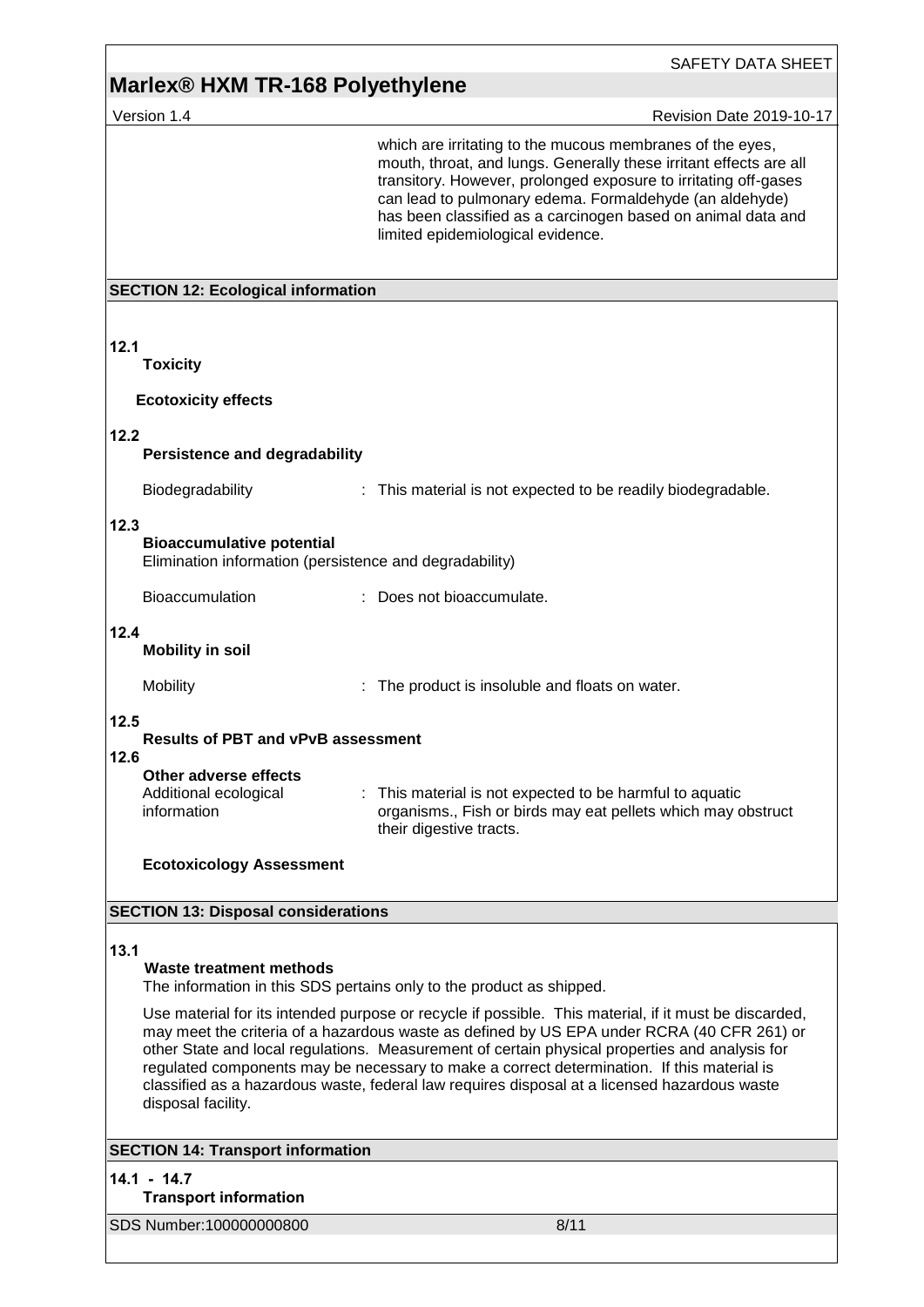# **Marlex® HXM TR-168 Polyethylene**

version 1.4 Revision Date 2019-10-17

|      | The shipping descriptions shown here are for bulk shipments only, and may not apply to<br>shipments in non-bulk packages (see regulatory definition).                                                                                                                                                                                                                                                                                  |  |
|------|----------------------------------------------------------------------------------------------------------------------------------------------------------------------------------------------------------------------------------------------------------------------------------------------------------------------------------------------------------------------------------------------------------------------------------------|--|
|      | Consult the appropriate domestic or international mode-specific and quantity-specific Dangerous<br>Goods Regulations for additional shipping description requirements (e.g., technical name or names,<br>etc.) Therefore, the information shown here, may not always agree with the bill of lading shipping<br>description for the material. Flashpoints for the material may vary slightly between the SDS and the<br>bill of lading. |  |
|      | US DOT (UNITED STATES DEPARTMENT OF TRANSPORTATION)<br>NOT REGULATED AS A HAZARDOUS MATERIAL OR DANGEROUS GOODS FOR<br>TRANSPORTATION BY THIS AGENCY.                                                                                                                                                                                                                                                                                  |  |
|      | IMO / IMDG (INTERNATIONAL MARITIME DANGEROUS GOODS)<br>NOT REGULATED AS A HAZARDOUS MATERIAL OR DANGEROUS GOODS FOR<br><b>TRANSPORTATION BY THIS AGENCY.</b>                                                                                                                                                                                                                                                                           |  |
|      | IATA (INTERNATIONAL AIR TRANSPORT ASSOCIATION)<br>NOT REGULATED AS A HAZARDOUS MATERIAL OR DANGEROUS GOODS FOR<br>TRANSPORTATION BY THIS AGENCY.                                                                                                                                                                                                                                                                                       |  |
|      | ADR (AGREEMENT ON DANGEROUS GOODS BY ROAD (EUROPE))<br>NOT REGULATED AS A HAZARDOUS MATERIAL OR DANGEROUS GOODS FOR<br>TRANSPORTATION BY THIS AGENCY.                                                                                                                                                                                                                                                                                  |  |
|      | RID (REGULATIONS CONCERNING THE INTERNATIONAL TRANSPORT OF<br><b>DANGEROUS GOODS (EUROPE))</b><br>NOT REGULATED AS A HAZARDOUS MATERIAL OR DANGEROUS GOODS FOR<br>TRANSPORTATION BY THIS AGENCY.                                                                                                                                                                                                                                       |  |
|      | ADN (EUROPEAN AGREEMENT CONCERNING THE INTERNATIONAL CARRIAGE<br>OF DANGEROUS GOODS BY INLAND WATERWAYS)<br>NOT REGULATED AS A HAZARDOUS MATERIAL OR DANGEROUS GOODS FOR<br>TRANSPORTATION BY THIS AGENCY.                                                                                                                                                                                                                             |  |
|      | Transport in bulk according to Annex II of MARPOL 73/78 and the IBC Code                                                                                                                                                                                                                                                                                                                                                               |  |
|      | <b>SECTION 15: Regulatory information</b>                                                                                                                                                                                                                                                                                                                                                                                              |  |
| 15.1 | Safety, health and environmental regulations/legislation specific for the substance or mixture<br><b>National legislation</b>                                                                                                                                                                                                                                                                                                          |  |
|      | Commission Regulation (EU) 2015/830 of 28 May 2015 amending Regulation (EC) No 1907/2006 of<br>the European Parliament and of the Council on the Registration, Evaluation, Authorisation and<br><b>Restriction of Chemicals (REACH)</b>                                                                                                                                                                                                |  |
|      | SDS Number:100000000800<br>9/11                                                                                                                                                                                                                                                                                                                                                                                                        |  |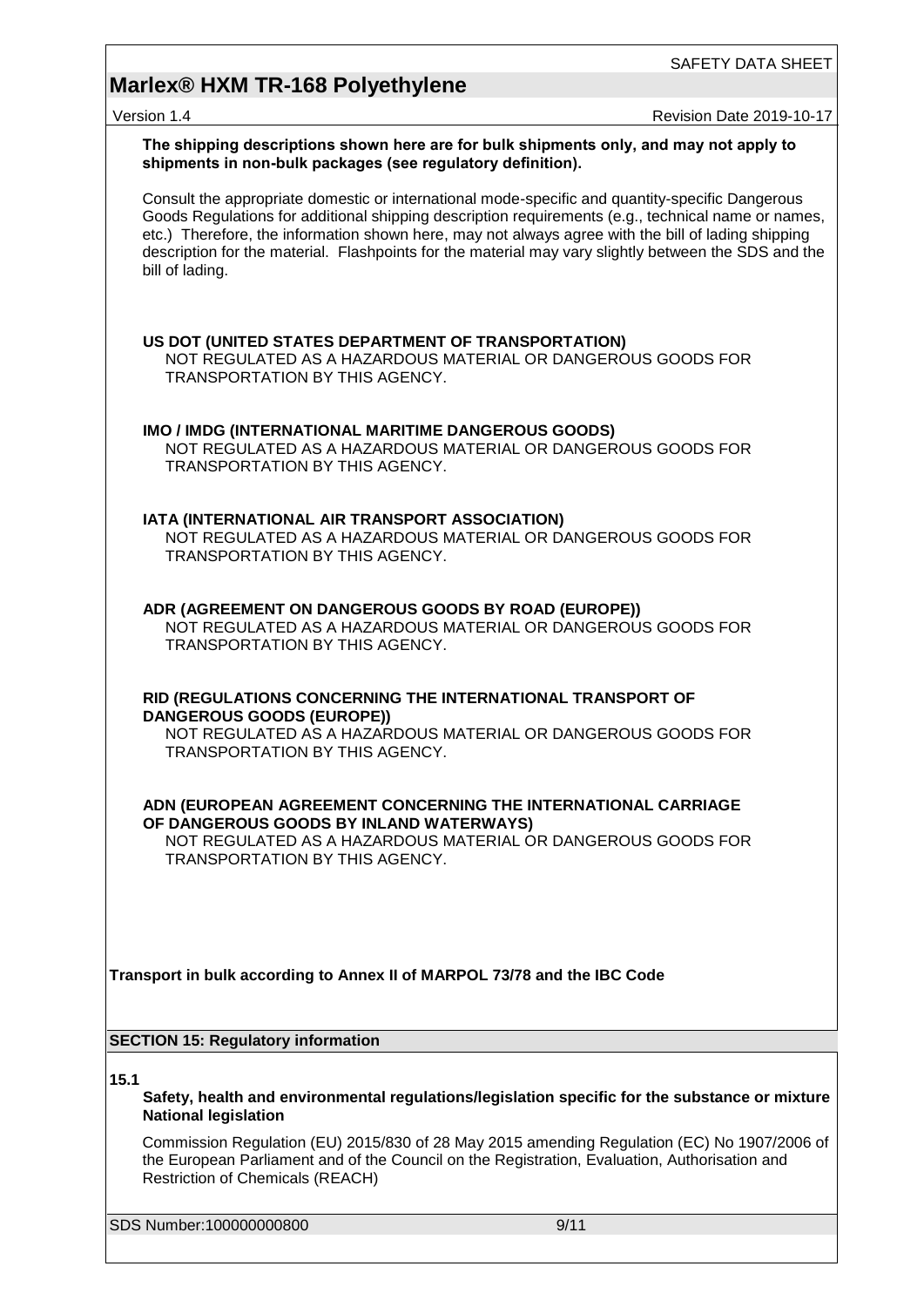## **Marlex® HXM TR-168 Polyethylene**  Version 1.4 Revision Date 2019-10-17 **Water contaminating class (Germany)** : nwg not water endangering **15.2 Major Accident Hazard Legislation** : 96/82/EC Update: 2003 Directive 96/82/EC does not apply **Notification status** : This mixture contains only ingredients which have been registered according to Regulation (EU) No. 1907/2006 (REACH). Switzerland CH INV : On the inventory, or in compliance with the inventory United States of America (USA) TSCA<br>Canada DSL : On or in compliance with the active portion of the TSCA inventory

Australia AICS : On the inventory, or in compliance with the inventory<br>New Zealand NZIoC : On the inventory, or in compliance with the inventory New Zealand NZIoC : On the inventory, or in compliance with the inventory<br>Japan ENCS : On the inventory, or in compliance with the inventory On the inventory, or in compliance with the inventory Korea KECI : A substance(s) in this product was not registered, notified to be registered, or exempted from registration by CPChem according to K-REACH regulations. Importation or manufacture of this product is still permitted provided the Korean Importer of Record has themselves notified the substance. Philippines PICCS : On the inventory, or in compliance with the inventory China IECSC **in the inventory**, or in compliance with the inventory Taiwan TCSI **Interpretent Constructs** : On the inventory, or in compliance with the inventory

**DSL** 

: All components of this product are on the Canadian

### **SECTION 16: Other information**

**NFPA Classification** : Health Hazard: 0

Fire Hazard: 1 Reactivity Hazard: 0



### **Further information**

Significant changes since the last version are highlighted in the margin. This version replaces all previous versions.

The information in this SDS pertains only to the product as shipped.

The information provided in this Safety Data Sheet is correct to the best of our knowledge, information and belief at the date of its publication. The information given is designed only as a guidance for safe handling, use, processing, storage, transportation, disposal and release and is not to be considered a warranty or quality specification. The information relates only to the specific material designated and may not be valid for such material used in combination with any other materials or in any process, unless specified in the text.

SDS Number:100000000800 100/11